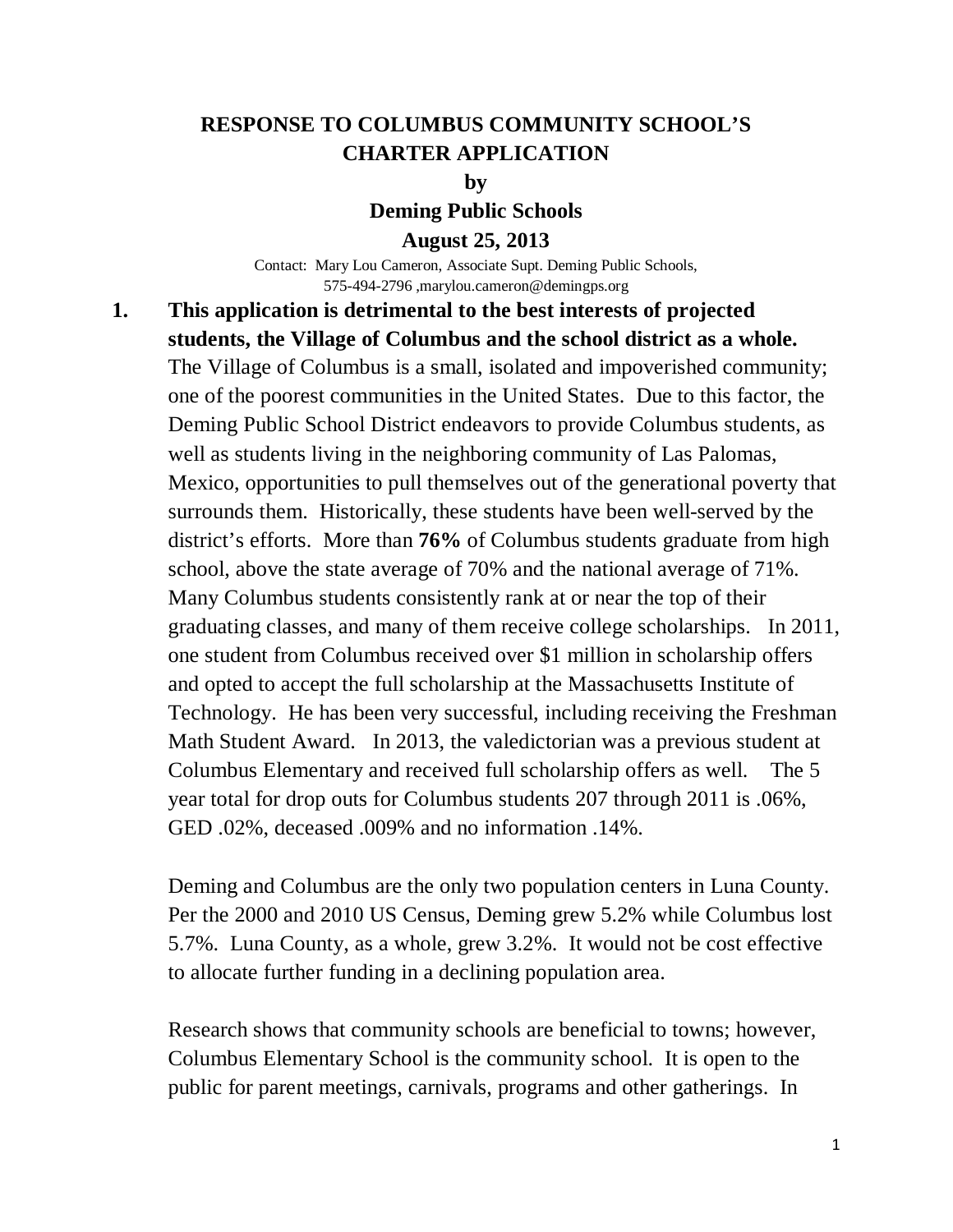addition, school administration and teachers often skype to Palomas to keep parents current on the activities of the school and district.

#### **A. Establishment of a charter school in Columbus will erode the quality of the educational opportunities the school district already provides.**

The school district already operates on a limited budget, and establishment of a charter school that draws students away from the public schools will decrease the funds available to the district. As a result, the educational opportunities of students throughout the district, not just students from Columbus, will suffer. In communities like Columbus, where student populations and school budgets are small, it makes no sense to divide resources among multiple schools and duplicate expenses. The students in this community are better served when resources are allocated to fewer, but better schools.

The curriculum being offered is one to be designed by the staff and students after the school opens. The charter states that teachers, students and staff will develop the standards and curriculum together during the first year to meet what the students want. During the hearing, the founders stated that the main focus was building adobe (rammed structures) homes and becoming a leader in the solar industry. Obtaining required state standards and benchmarks was not indicated as a top priority. In fact the founders stated that they were not experts in curriculum. Deming Public Schools implements Dr. William Dagget's work on Rigor, Relevance and Relationship with strong career tech opportunities for students in areas beyond the narrow Columbus Community School list. DPS teachers use all of these strategies plus many others that are specifically designed to reach ELL students. Students at Deming High School have built and sold houses as well as completed a large percentage of an addition to a district school that will serve developmentally delayed three- and- four- year olds beginning in the spring of 2014. This has been done under an instructor who is both a licensed contractor as well as PED licensed teacher.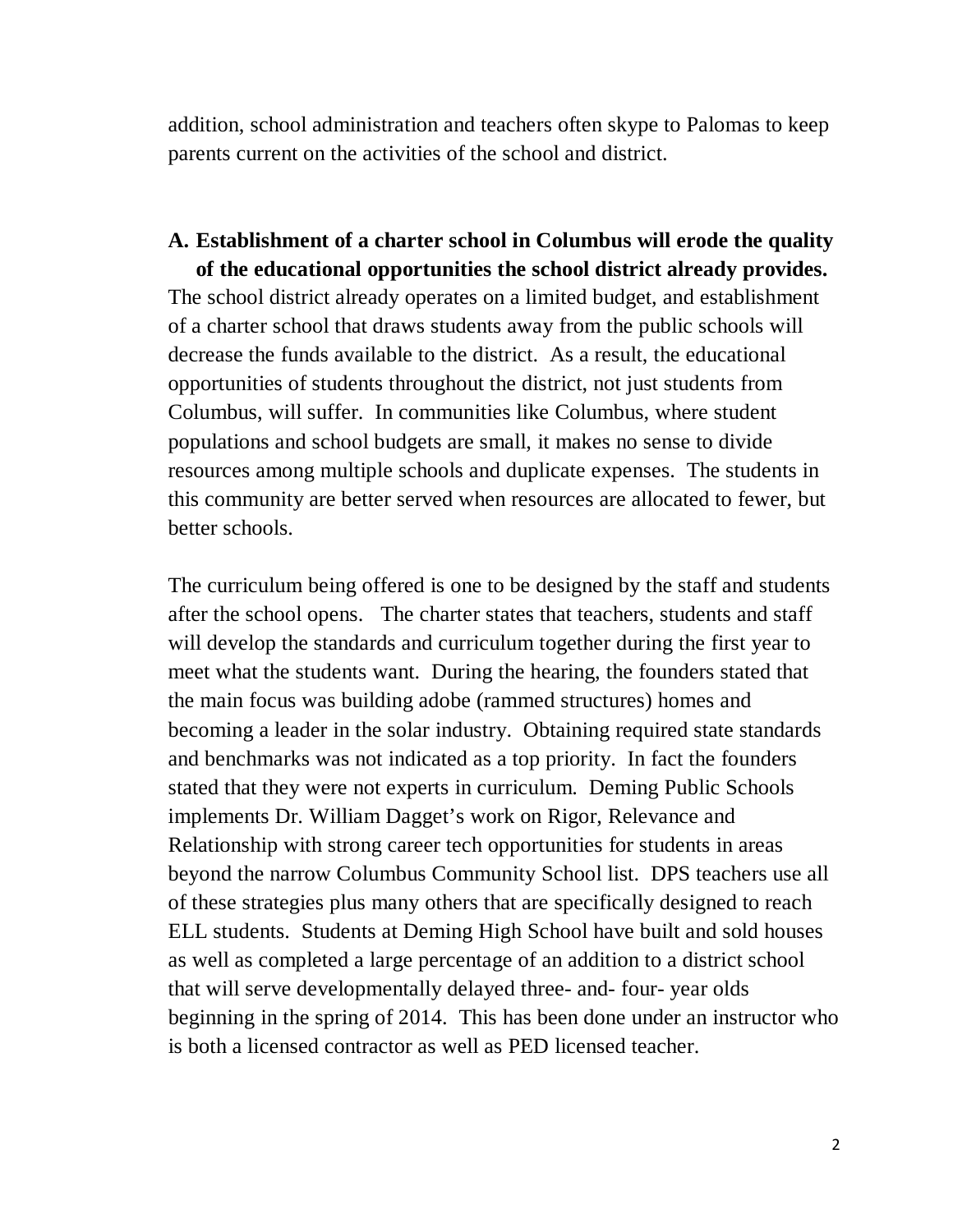DPS is a participating member of the Economic Development Council and the Southwest New Mexico Council of Governments - entities which are fully involved in the green house complex, Sapphire Energy and other green energy projects in Luna County. DPS has the support of many local businesses and industries which offer students valuable experience and knowledge in the work place.

#### **B. Establishment of a charter school will only increase the tax burden on residents within the district without producing any real benefits.**

The charter school will attract some students and siphon scarce resources away from the district; however, because the charter school is unlikely to attract all grade- level students 7- 12 or 6-12 (it is unclear in the proposed charter on which grades are to be served) now served by DPS, the district will still be required to maintain its facilities, faculty, staff and other infrastructure at levels approximating current levels and costs - thus, a new charter school in Columbus will require duplication of these costs with no clear assurance of added educational benefit to the students. Local taxpayers will be required to bear increased costs to operate an additional school facility and to pay salaries for additional faculty and staff. This duplication of expenses is unnecessary and, given the already limited resources available to the district, is unsustainable. The students in Columbus and throughout the district will be better served if this duplication of expenses is avoided.

## **C. Establishment of a second charter school in Luna County will drain resources from the existing charter school which targets at-risk drop out students.**

Deming Cesar Chavez Charter High School (DCCCHS), which targets older students and potential dropouts, was reauthorized by the Deming Public Schools Board of Education in 2011. During the 2011-12 school year, approximately 15 students from the Columbus area enrolled in the current charter high school. During the current 2013-14 school year, 18 students are enrolled in the DCCHS.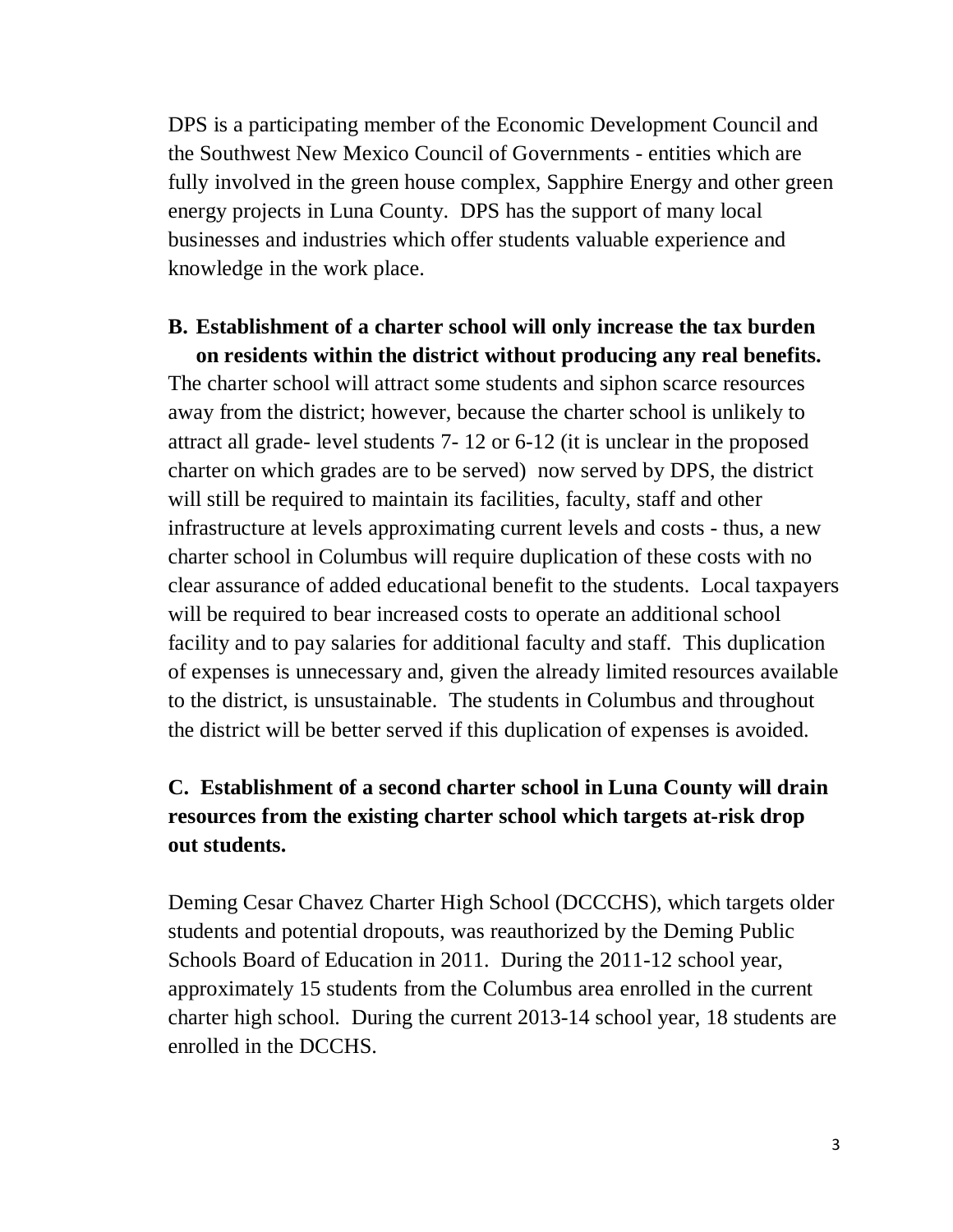D. **Parents are now able to travel into the United States to meet with school staff, attend programs and visit schools in town.** In 2013, the Enterprise Zone along the Border was extended which allows citizens with a travel visa to travel 55 miles beyond the border. This will greatly increase the ability of our parents living in Columbus and Palomas to visit the high school and attend activities of their students which will be held in Deming.

**2. The applicants' proposed budget is unsound and unrealistic.** Section 22-8B-8 requires a charter applicant to submit evidence that the plan for the school is economically sound. The applicants have not satisfied this requirement.

The applicants' budget assumes that 100% of eligible Columbus students in grades 6- 12 or 7-12 (exact grades unclear in the charter proposed) will attend the charter school. The district expects that most of these students will continue attending the public schools in Deming, where they can take advantage of the sports, arts, academic and other programs (such as AP classes), those schools offer, rather than attend a smaller, inadequately funded, unproven and likely short-lived charter school that offers limited educational and extracurricular opportunities. It is unrealistic to believe that the charter school will attract enough students, and thus have sufficient funding, to pay the school's myriad expenses, including start-up costs, salaries, facility acquisition, rent, capital improvements, renovation and maintenance costs. For example, the salaries in the proposed budget will likely need to be increased in order to attract the necessary bilingual faculty and staff to such a remote area as Columbus. There is also need to attract qualified and licensed special education staff. Because the charter school will likely lack the funding necessary to meet its projected budget, the educational opportunities the charter school hopes to provide will be vastly inferior to those the district currently provides.

**3. No suitable location for the proposed school exists.**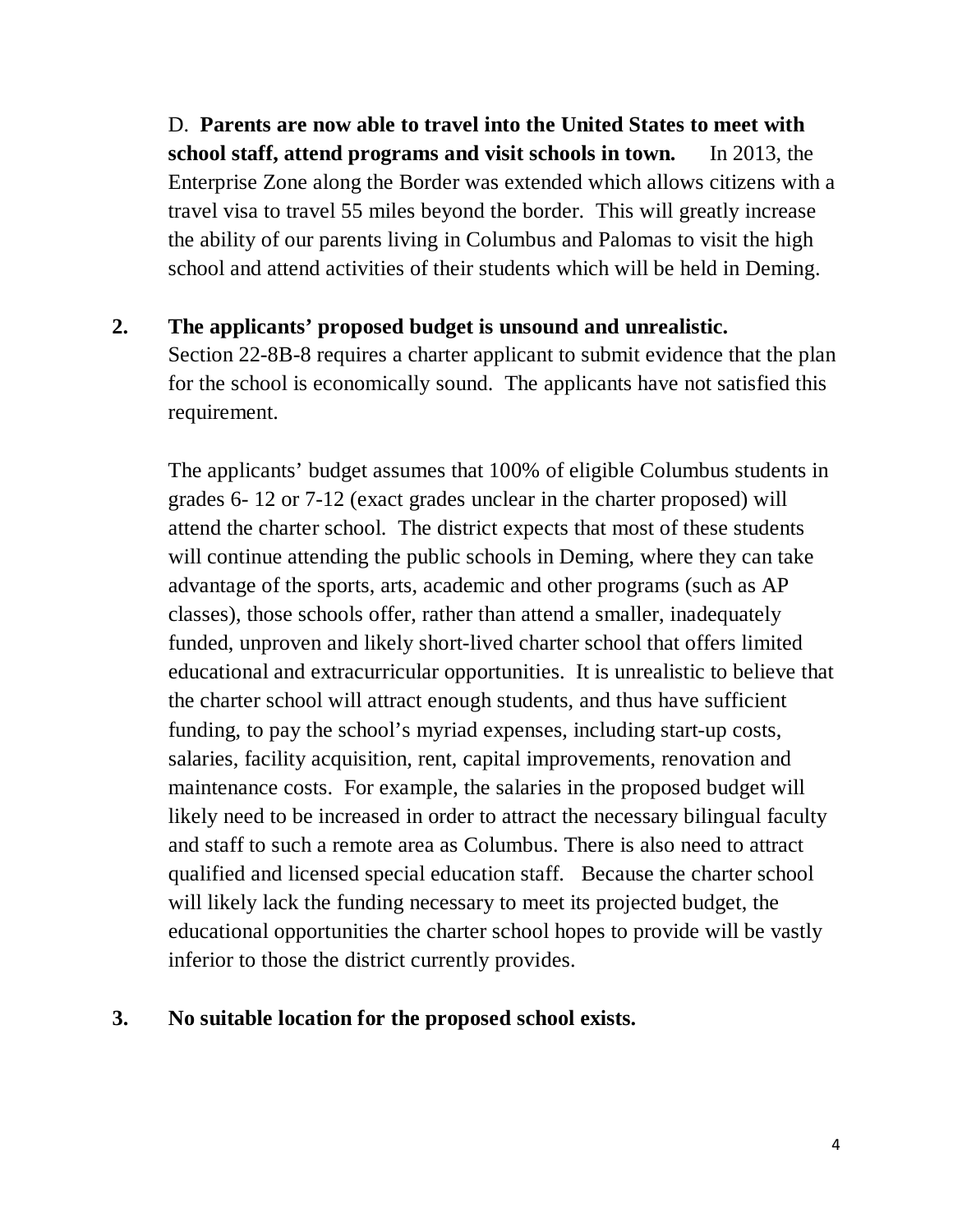**A. There are no facilities in Columbus or the surrounding area that could adequately house a school for more than 350 students in six or seven grades as the applicants propose.**

The applicants attempt to skirt the fact that no facility exists in or around Columbus that is adequate to house their school by stating that they are still investigating possible locations. It was stated at the hearing in Columbus on August 2, 2013, that the school founders are looking at the old Columbus Elementary or just putting portables on vacant land and using the kitchen at the Columbus Community Center for providing food. The stringent rules for preparing food for students and meeting safety requirements could not be easily provided in that location without major upgrades.

## **B. This facility does not meet the adequacy standards required for all public schools, and can only be brought into compliance with those standards at great cost to the school district.**

Several years ago the district faced a choice between renovating the elementary school to bring it into compliance with the adequacy standards or closing the building and constructing a new one. Inspections of the school revealed a long list of work necessary to bring the school into compliance with applicable laws, codes and state imposed safety and adequacy standards, at a cost of approximately \$4 million. It was determined that:

- I. the school was required to filter all potable water through reverse osmosis machines, and those machines were inadequate to handle the capacity of the school.
- II. the plumbing system did not work properly and the septic tank was inadequate.
- III. the exterior masonry walls of several buildings were cracking.
- IV. several buildings required roof repairs or replacement.
- V. the size of the cafeteria did not meet adequacy requirements.
- VI. the fire sprinkler system did not work properly.
- VII. the administrative offices did not meet adequacy standards.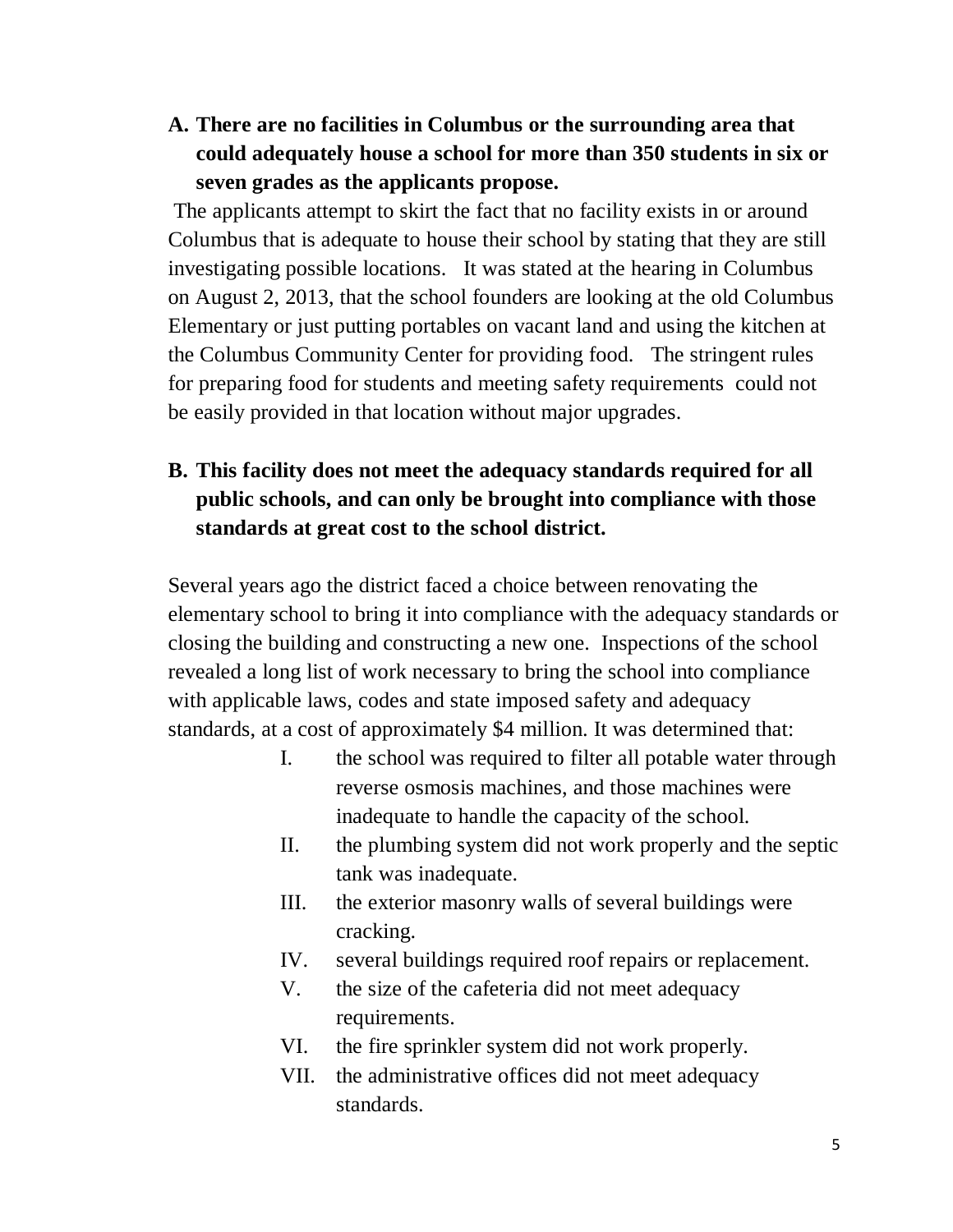- VIII. the student health area was too small and did not have adequate facilities, like a restroom.
- IX. maintenance and janitorial space did not meet minimum requirements.
- X. repairs or upgrades were needed to the gymnasium, the playground areas, the parking lot, the exterior lighting, the library, the fire alarm system, the security system, sidewalks, the storm drainage system, electric and telephone systems, the HVAC system, and the bus dropoff and pick-up areas.

The district determined that students would be better served by closing the building rather than incurring the significant cost of these required renovations, simply to bring the facility up to minimal occupancy standards. If the applicants are granted a charter, their stated intent is to apply for funds necessary to bring the abandoned facility into compliance with the adequacy standards. These funds would come directly from the school district's operating budget, forcing the public to pay out the costs the district's taxpayers had intentionally saved. All of the district's taxpayers would have to choose whether to increase the current tax burden in order to finance such upgrades to a seriously deficient site.

As a practical matter, neither the State of New Mexico nor the Deming Public School District has the more than \$4 million dollars that would be required to renovate this facility for use by a charter school that would serve only a comparatively small number of students.

**5. Habitual Truancy Rates were quoted from four years ago.** 

Deming High School has lowered its habitual truancy rate significantly from 49.77% in 2009-2010 to 34.13% in 2012-2013 (New Mexico Public Education Department Habitual Truancy Report 200-2010 and 2012-2013).

**6. Evaluation of certified teachers is not consistent with current law and the implementation of the new evaluation system required in New Mexico.** (See page 38 of application.)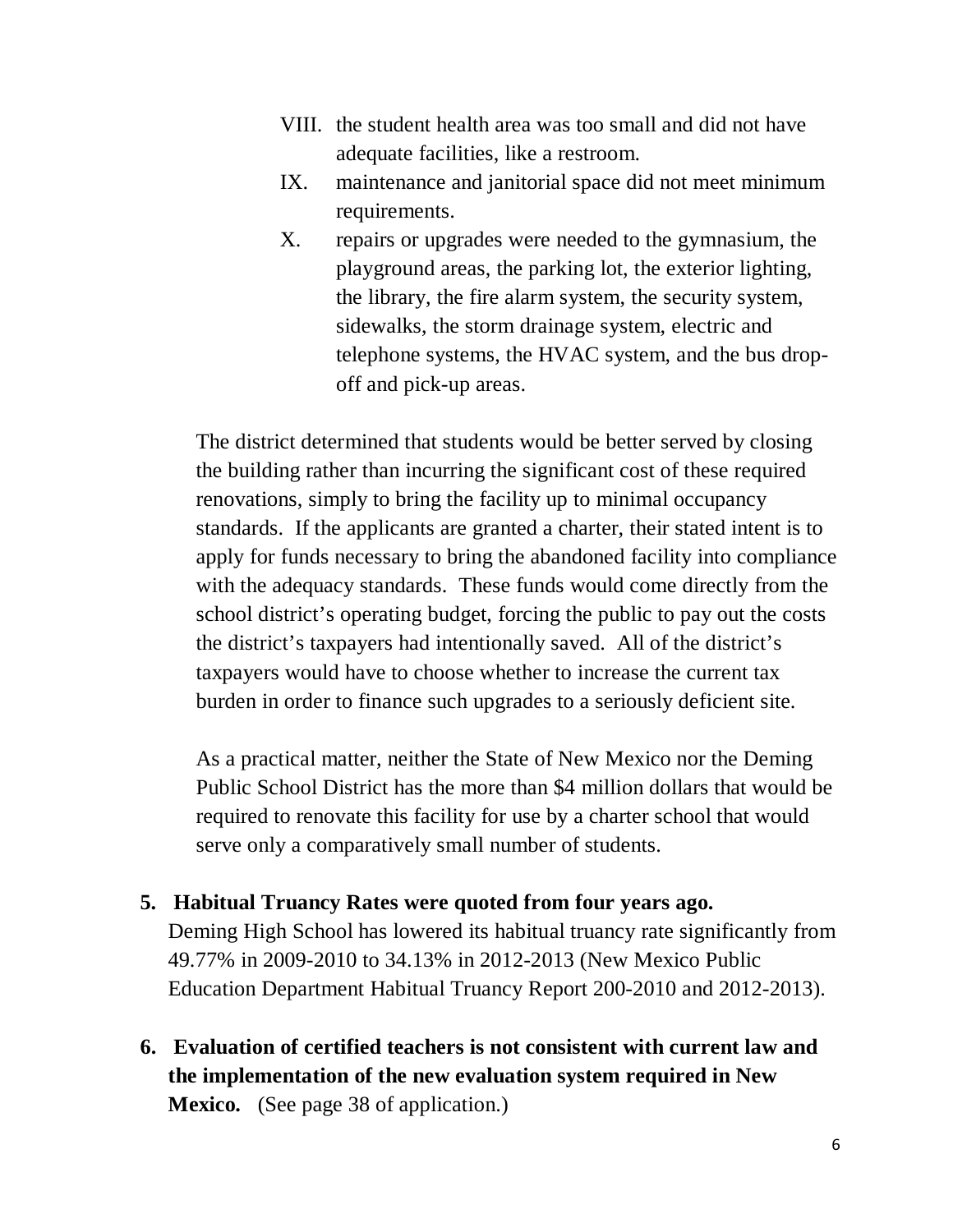# **Columbus Student Graduation Matrix**

**2007 - 2013**

|                         | Graduated | <b>Transferred</b> | <b>Transferred</b><br>to DCCCHS | <b>Dropped</b><br>Out | <b>Expelled</b> | <b>GED</b>     | <b>Deceased</b>          | Left without<br><b>Disenrolling</b> | <b>TOTAL</b> |
|-------------------------|-----------|--------------------|---------------------------------|-----------------------|-----------------|----------------|--------------------------|-------------------------------------|--------------|
| <b>Class of</b><br>2007 | 42        | 17                 | $\overline{\phantom{a}}$        | $\overline{3}$        |                 | 1              | $\overline{\phantom{a}}$ | 3                                   | 66           |
| <b>Class of</b><br>2008 | 27        | 9                  | 3                               | 3                     |                 |                |                          | 4                                   | 47           |
| <b>Class of</b><br>2009 | 38        | 16                 |                                 |                       |                 |                |                          | 8                                   | 65           |
| <b>Class of</b><br>2010 | 27        | 19                 | 5                               | 4                     |                 |                |                          | 8                                   | 63           |
| <b>Class of</b><br>2011 | 26        | 23                 |                                 | $\overline{2}$        |                 |                | $\overline{2}$           | 9                                   | 64           |
| <b>Class of</b><br>2012 | 19        | 23                 | 8                               | 2                     |                 | $\overline{2}$ | 1                        | 8                                   | 63           |
| <b>Class of</b><br>2013 | 30        | 17                 | 6                               | 5                     |                 |                |                          | 1                                   | 59           |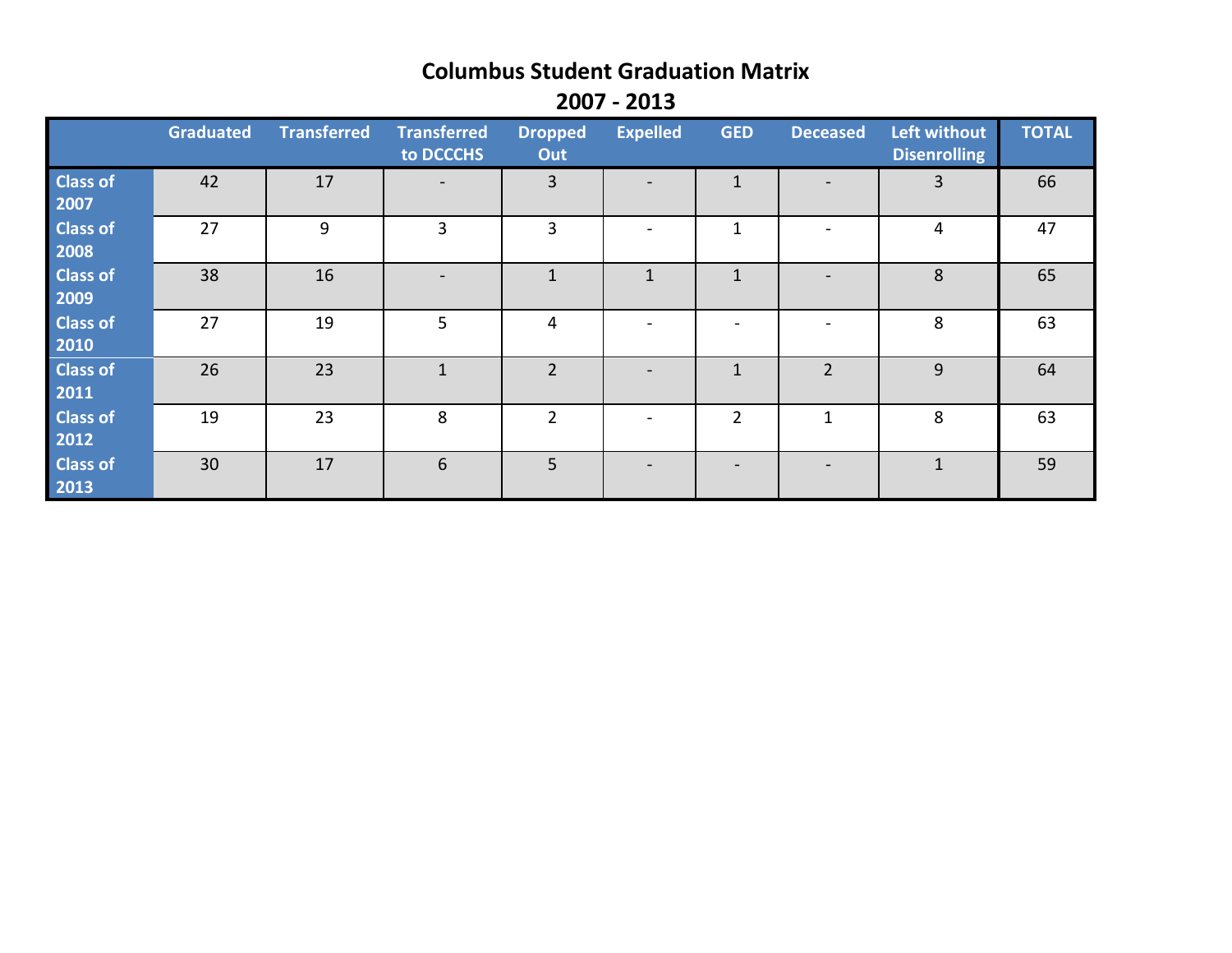From: postmaster@mail.hotmail.com To: jorgedogo52@hotmail.com Date: Thu, 22 Aug 2013 22:30:01 -0700 Subject: Delivery Status Notification (Failure)

This is an automatically generated Delivery Status Notification.

Delivery to the following recipients failed.

lindaolivas@state.nm.us

--Archivo adjunto de mensaje reenviado-- From: jorgedogo52@hotmail.com To: lindaolivas@state.nm.us CC: jorgedogo52@hotmail.com; jacklong42235@yahoo.com; philipskinner47@gmail.com Subject: FAVOR REENVIAR Date: Thu, 22 Aug 2013 22:30:00 -0700

Mtro. Jorge Domínguez González Pensionado por la Universidad Pedagógica Nacional del Estado de Chihuahua; Campus Nuevo Casas Grandes Teléfono de casa: 636 694 02 77 Laguna de Patos 4217 Fracc. Lagunas Nuevo Casas Grandes, Chih. C.P.31779 México

Nuevo Casas Grandes, Chih., México, a 22 de Agosto del 2013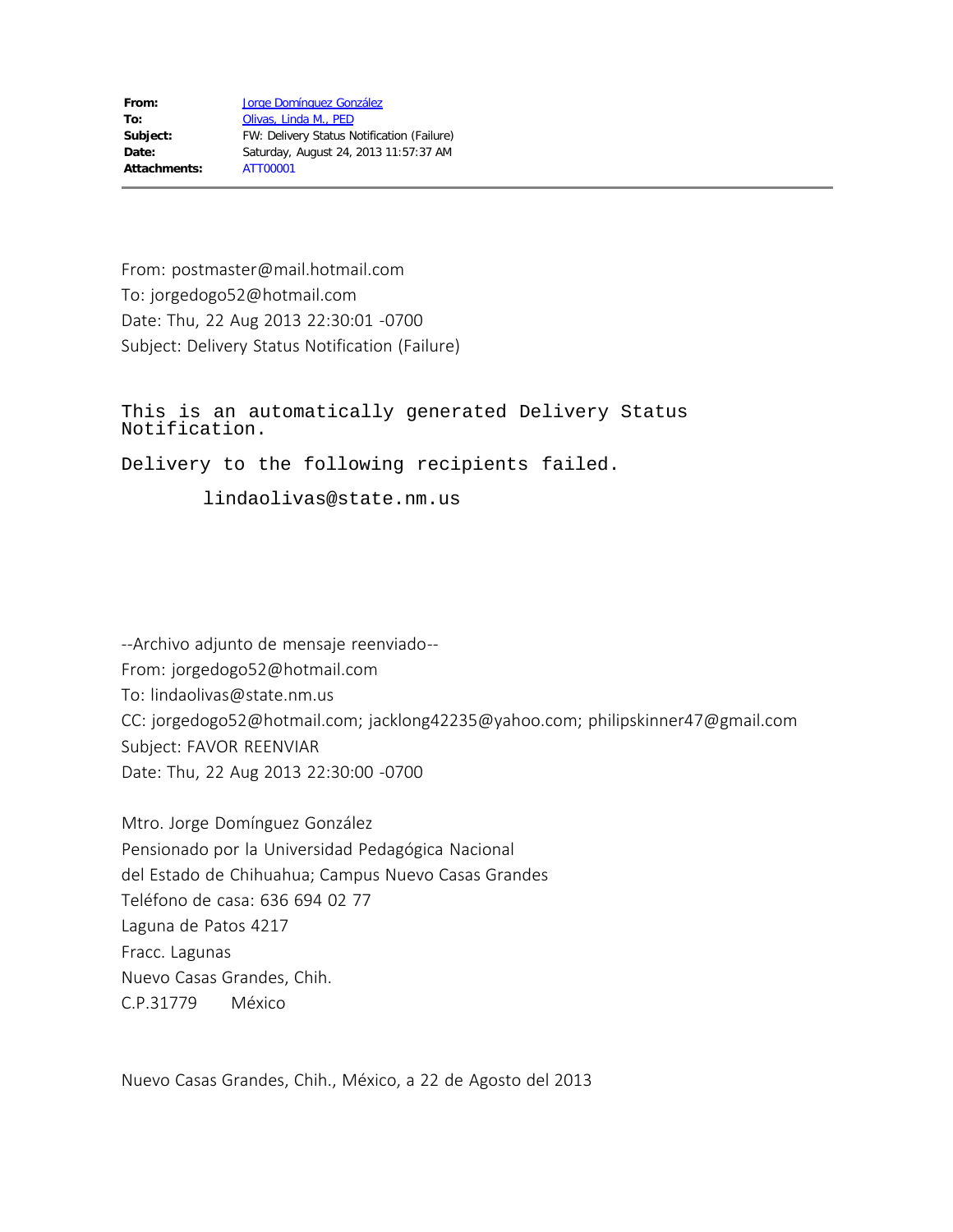Linda Olivas/NM PED, Charter School División P R E S E N T E.-

#### Srita. Olivas:

Ruego a usted, reenviar el presente e-mail a todos los miembros de New Mexico Public Education Commission que presidieron la Audiencia en Columbus NM el pasado 21 de agosto:

Estuve visitando a mis amigos en Columbus NM, entre ellos a Jack Long quien fue cofundador de la escuela Preparatoria Puerto Palomas junto con otros profesores que vivíamos en esa población fronteriza de Chihuahua a principio de los 90´s.

Agradezco a los representantes que presidieron la Audiencia de la New Mexico Public Education Commission permitirme el día 21 mi presencia en la misma. Quiero dejar por escrito mi opinión, que a mi parecer guardan relación con los puntos ahí tratados

 El pasado día 20 escuché decir a un hombre que su hijo tomaba, diariamente, el camión escolar en Columbus para trasladarse a Deming para asistir a sus clases en aquel lugar pero, el padre esperaba la graduación y le informaron que el estudiante no podría graduarse porque no asistió a clases. Si los grados faltantes de la Charter School de Columbus hubieran sido autorizados para impartirse en Columbus, creo que estos lamentables hechos no hubieran sucedido.

 A pesar de las facilidades para que los alumnos aborden el autobús escolar, desde la línea fronteriza a la escuela de Deming, el tiempo diario de traslado de estos estudiantes, a mi entender, sería más provechoso que lo utilizaran en actividades en una Charter School en Columbus.

 A mi parecer, quienes presidieron esa audiencia escucharon la opinión favorable de la mayoría del pueblo favoreciendo la Charter Scool (a excepción de la mayoría de los empleados del Distrito Escolar de Deming). Vox populi, vox Dei.

 Parece que debe tomase nota del esfuerzo de todo el colectivo en dicha reunión. Los padres y madres de familia, las autoridades y de las autoridades de la Comisión de Educación Pública de Nuevo México.

 Por las características de esta comunidad, pienso que debe revisarse las propuestas de incluir en el currículo escolar asignaturas relacionadas con la economía de sus habitantes, por ejemplo: asistentes geriátricos, gastronomía regional y arquitectura de tierra.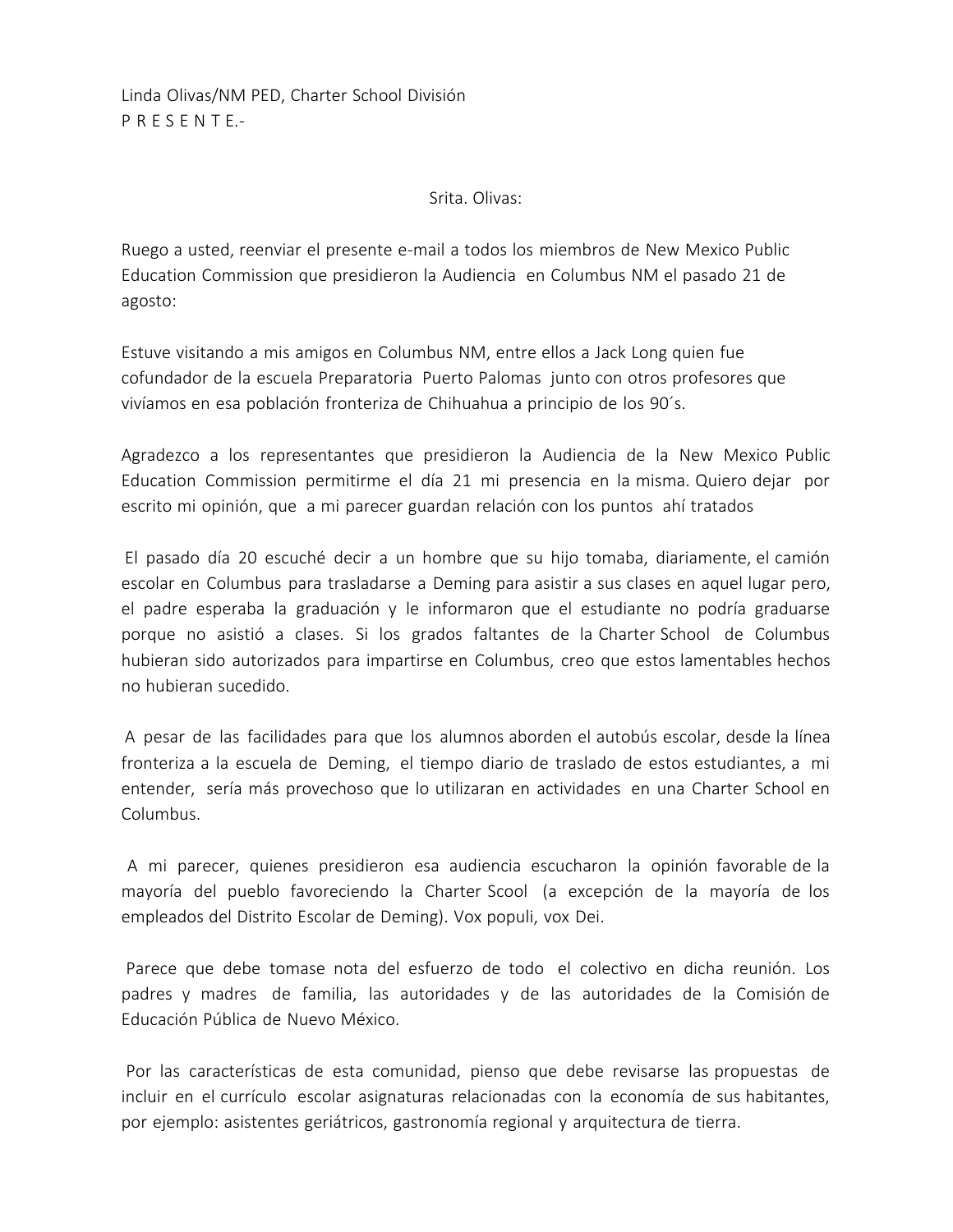Entiendo que la esperanza de los padres de familia de Columbus para una solución favorable no se ha apagado desde hace varios años porque confían en la sensibilidad de las autoridades educativas.

 Ojalá cada miembro de la New Mexico Public Education Commission tome nota de la opinión de los padres de familia de Columbus

Fraternalmente

Mtro. Jorge Domínguez González

BLOG: www.tolvaneras.blogspot.com